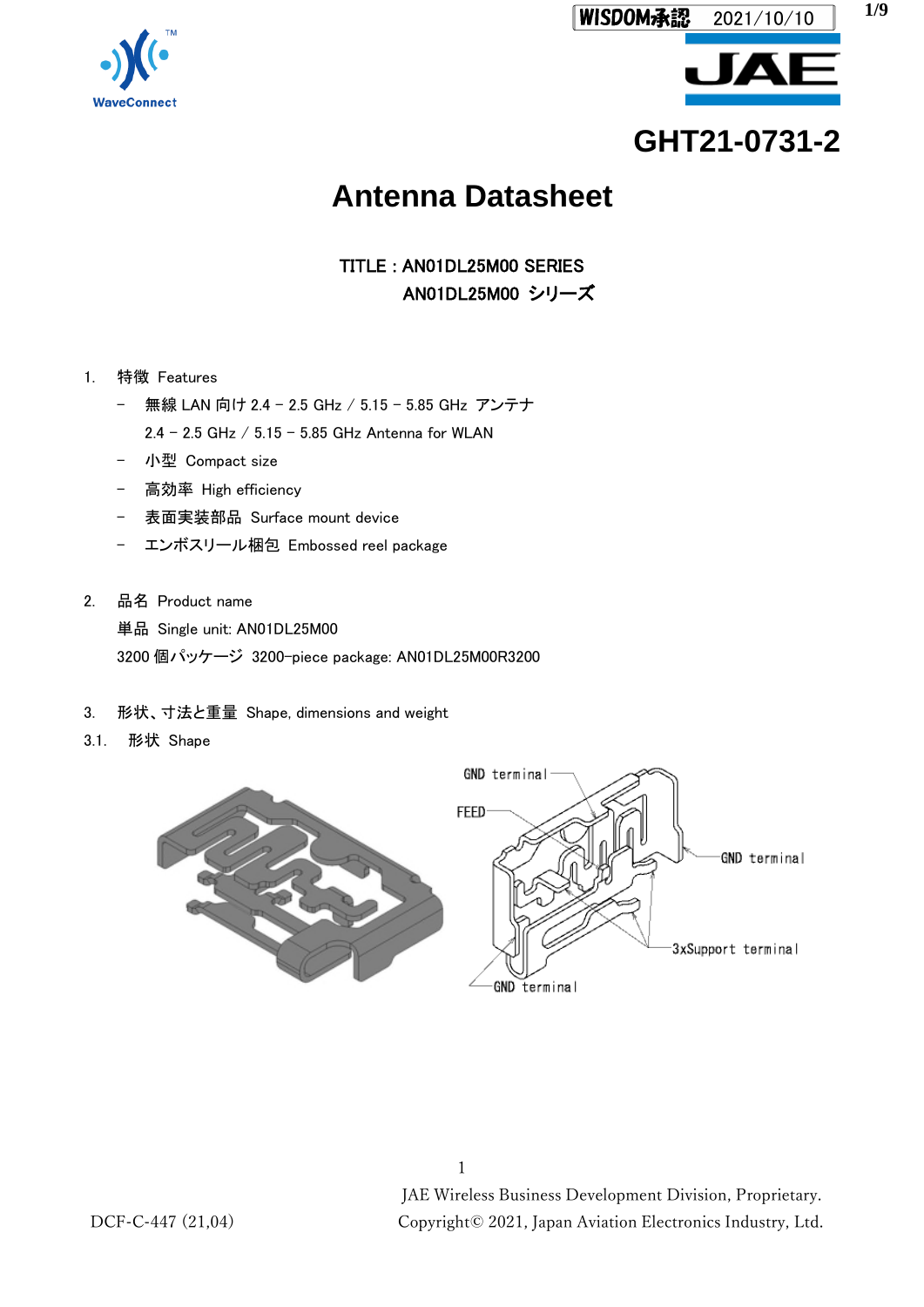



### 3.2. 寸法 Dimensions

13 (width)  $\times$  8.8 (depth)  $\times$  2 (height) mm



3.3. 重量 Weight

0.26 g (typical)

- 3.4. めっき Plating 銀めっき Silver plating
- 3.5. 方式 Type スプリットリング Split ring
- 3.6. 材料 Material 銅合金 Copper Alloy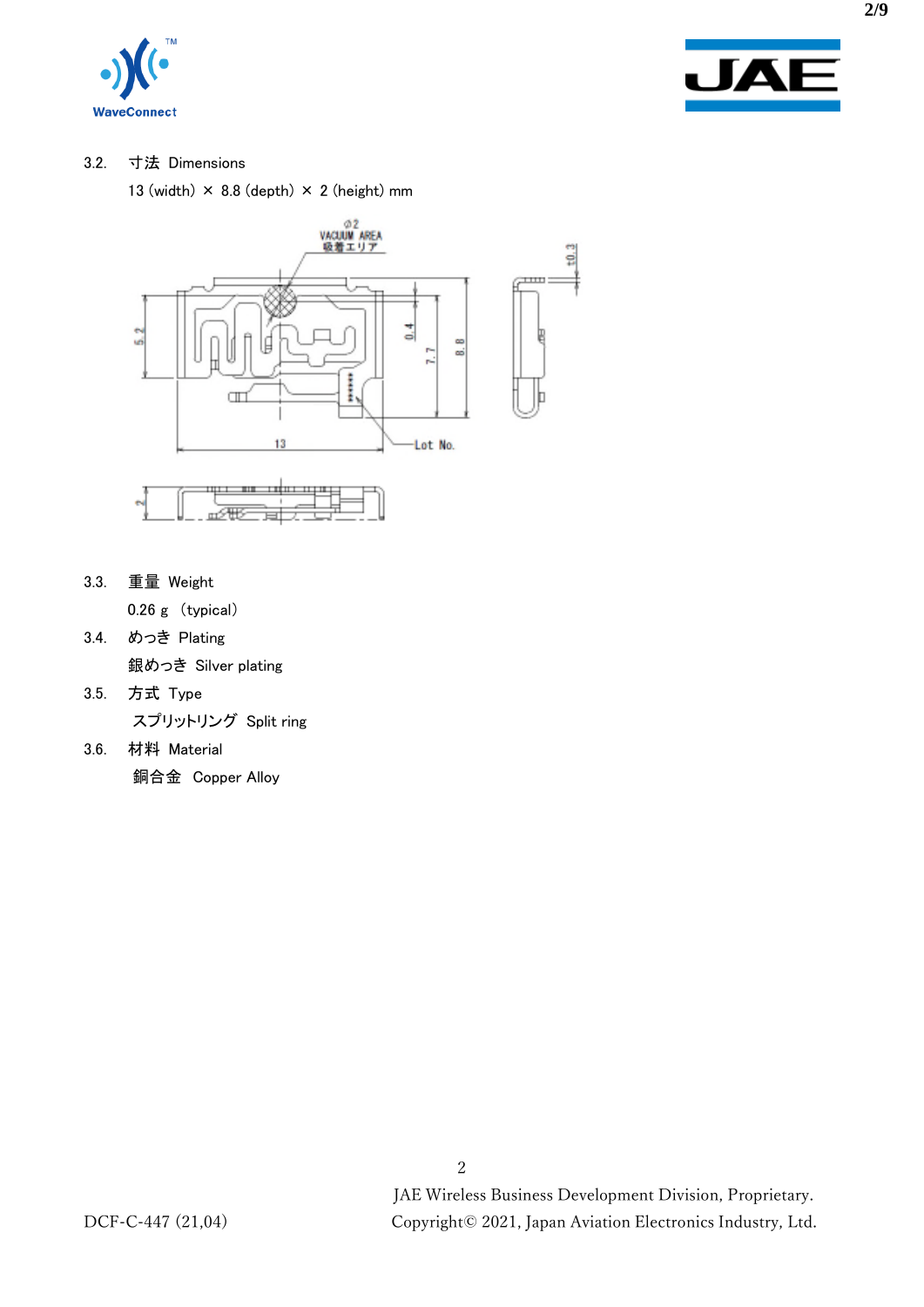



- 4. 高周波特性 RF characteristics
- 4.1. 周波数帯域 Frequency range  $2.4 - 2.5$  GHz  $/ 5.15 - 5.85$  GHz
- 4.2. インピーダンス Impedance 50 Ω
- 4.3. Voltage standing wave ratio (VSWR)

50 x 30 mm の標準基板実装時の VSWR 特性例

VSWR characteristics of the antenna on a 50 x 30-mm reference board



VSWR  $\le$  2.0 (Frequency range: 2.4 -2.5 GHz),  $\le$  2.5 (Frequency range: 5.15 - 5.85 GHz)



4.4 放射効率 Radiation efficiency):

50 x 30 mmの標準基板実装時の放射効率特性例、ケーブル・配線損を除く Radiation efficiency of the antenna mounted on a 50 x 30-mm reference board (excluding cable and feeder-line loss)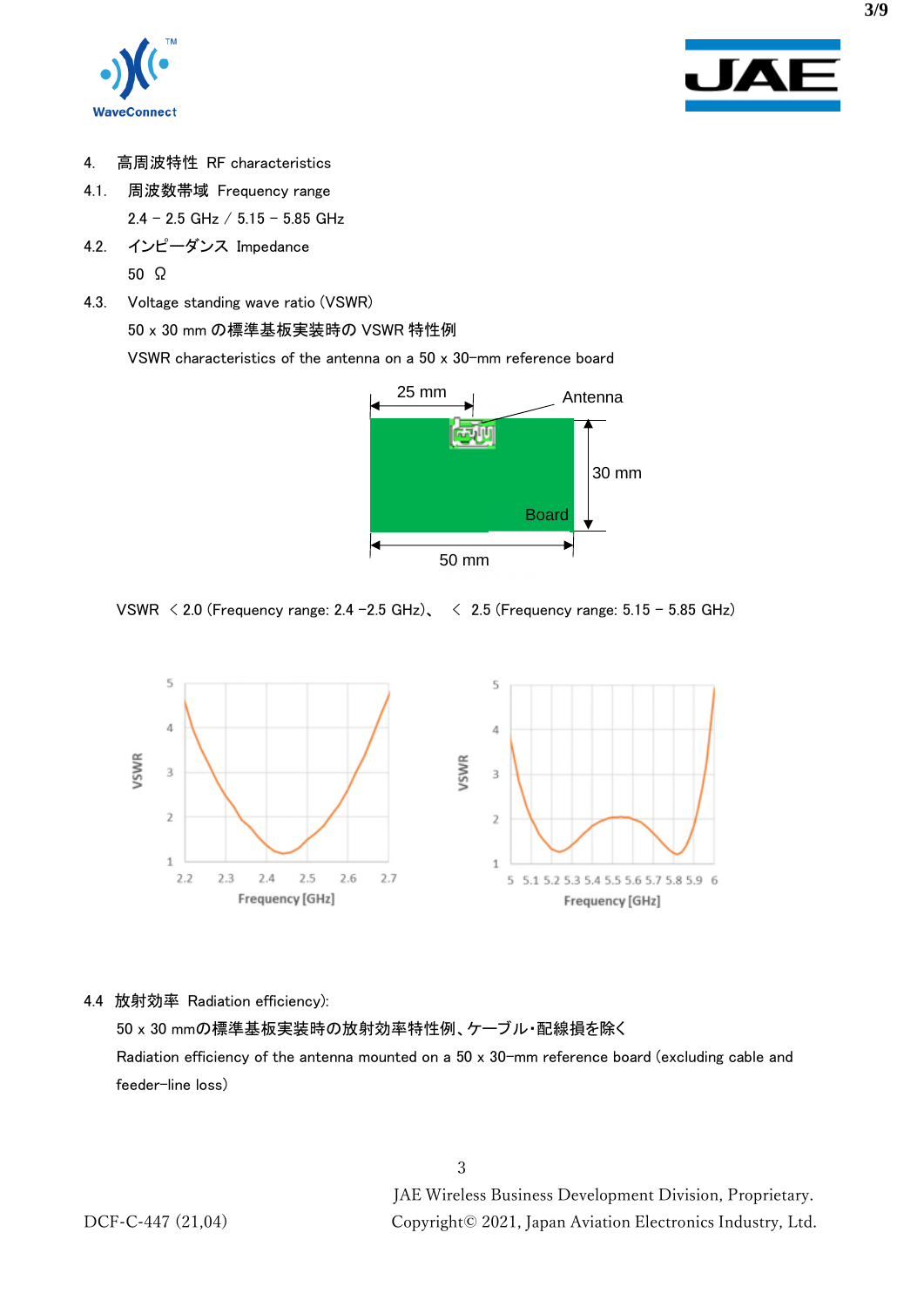



### Radiation efficiency > 85 % (Frequency range:  $2.4 - 2.5$  GHz), > 65 % (Frequency range:  $5.15 - 5.85$  GHz)



#### 4.5 放射パターン Radiation pattern

50 x 30 mm の標準基板実装時の放射パターン特性例

Radiation pattern of the antenna mounted on a 50 x 30-mm reference board





JAE Wireless Business Development Division, Proprietary. DCF-C-447 (21,04) Copyright© 2021, Japan Aviation Electronics Industry, Ltd.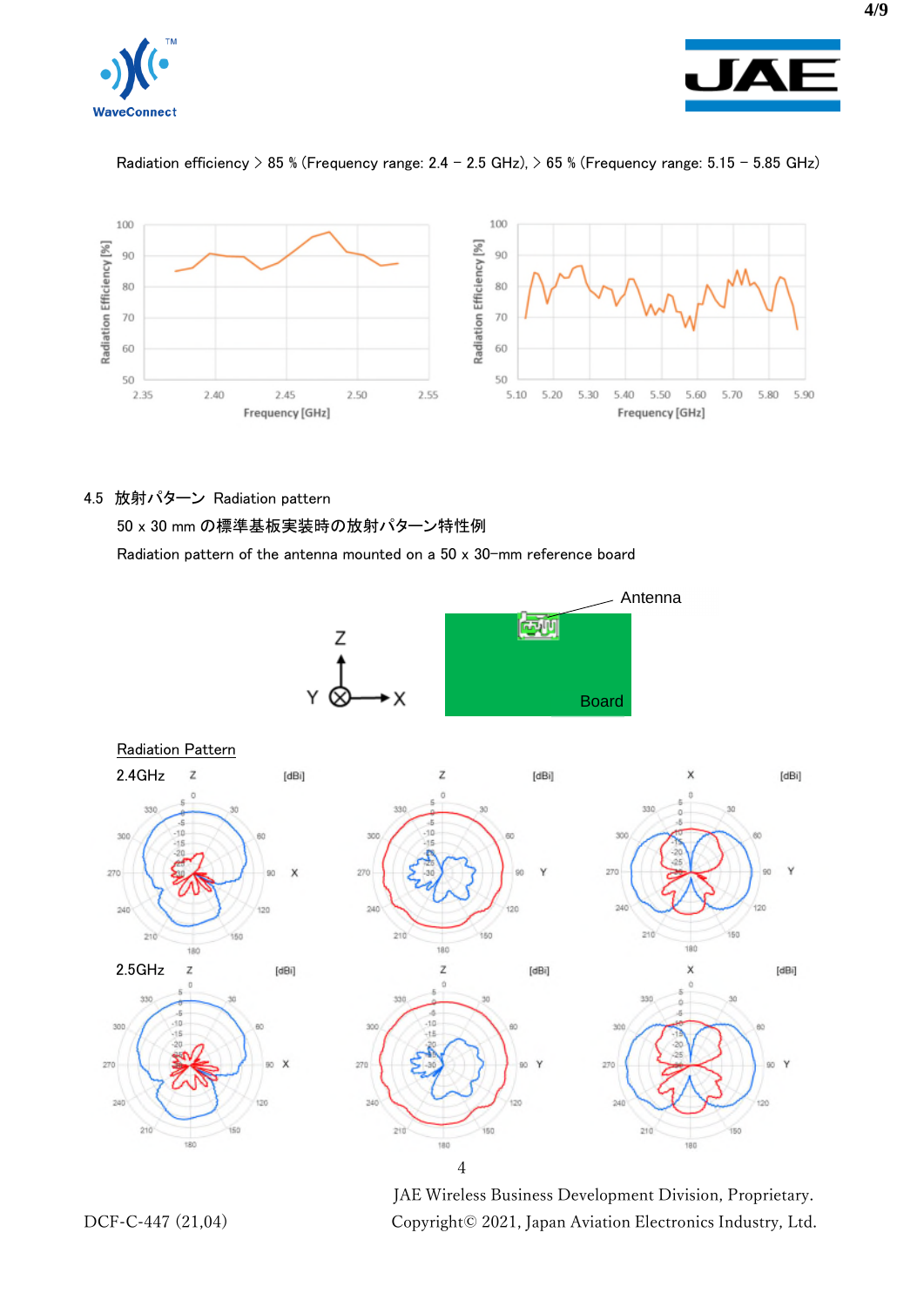



5.15GHz



青線 Blue line: 水平偏波 Horizontal polarization 赤線 Red line: 垂直偏波 Vertical polarization

|  |  | Peak gain of the main polarization component in the ZX, ZY and XY planes |  |  |  |
|--|--|--------------------------------------------------------------------------|--|--|--|
|  |  |                                                                          |  |  |  |

| Frequency [GHz] | Peak Gain [dBi] |  |
|-----------------|-----------------|--|
| 2.4             | 1.10            |  |
| 2.5             | 1.21            |  |
| 5.15            | 0.30            |  |
| 5.85            | 0.99            |  |

- 5. 環境条件・信頼性 Environmental conditions and reliability
- 5.1. 使用温度範囲 Operating temperature range

-40 ℃ to +125 ℃

5.2. 保存条件 Storage conditions

IEC 61760-2

保存温度 Stock temperature range

+5 ℃ to +40 ℃

相対湿度 Relative humidity

10 % to 75 %

JAE Wireless Business Development Division, Proprietary. DCF-C-447 (21,04) Copyright© 2021, Japan Aviation Electronics Industry, Ltd.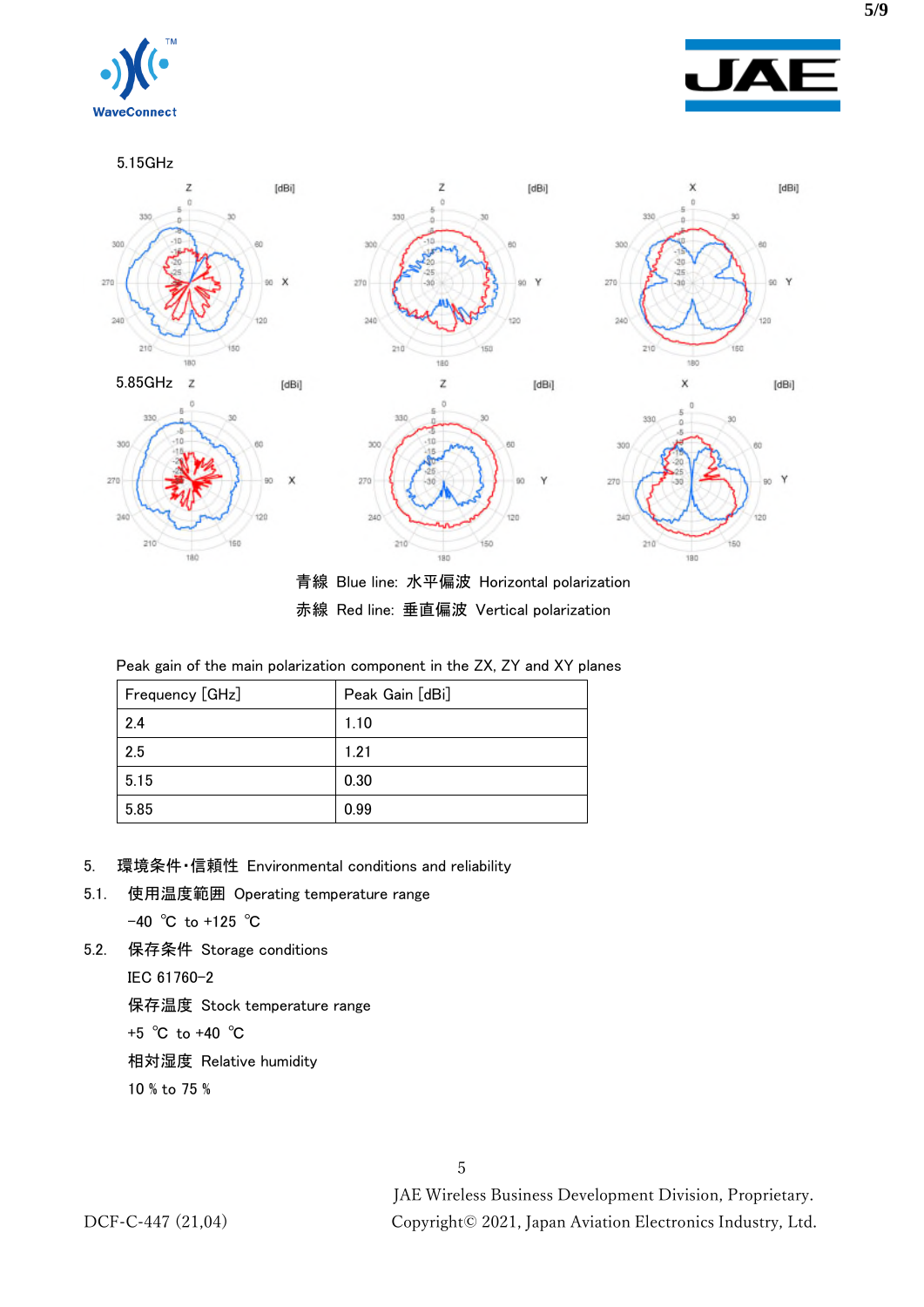



6. 推奨ランドパターンおよび推奨基板 Recommended land pattern and reference board



Reference board pattern (board thickness: 1.6 mm)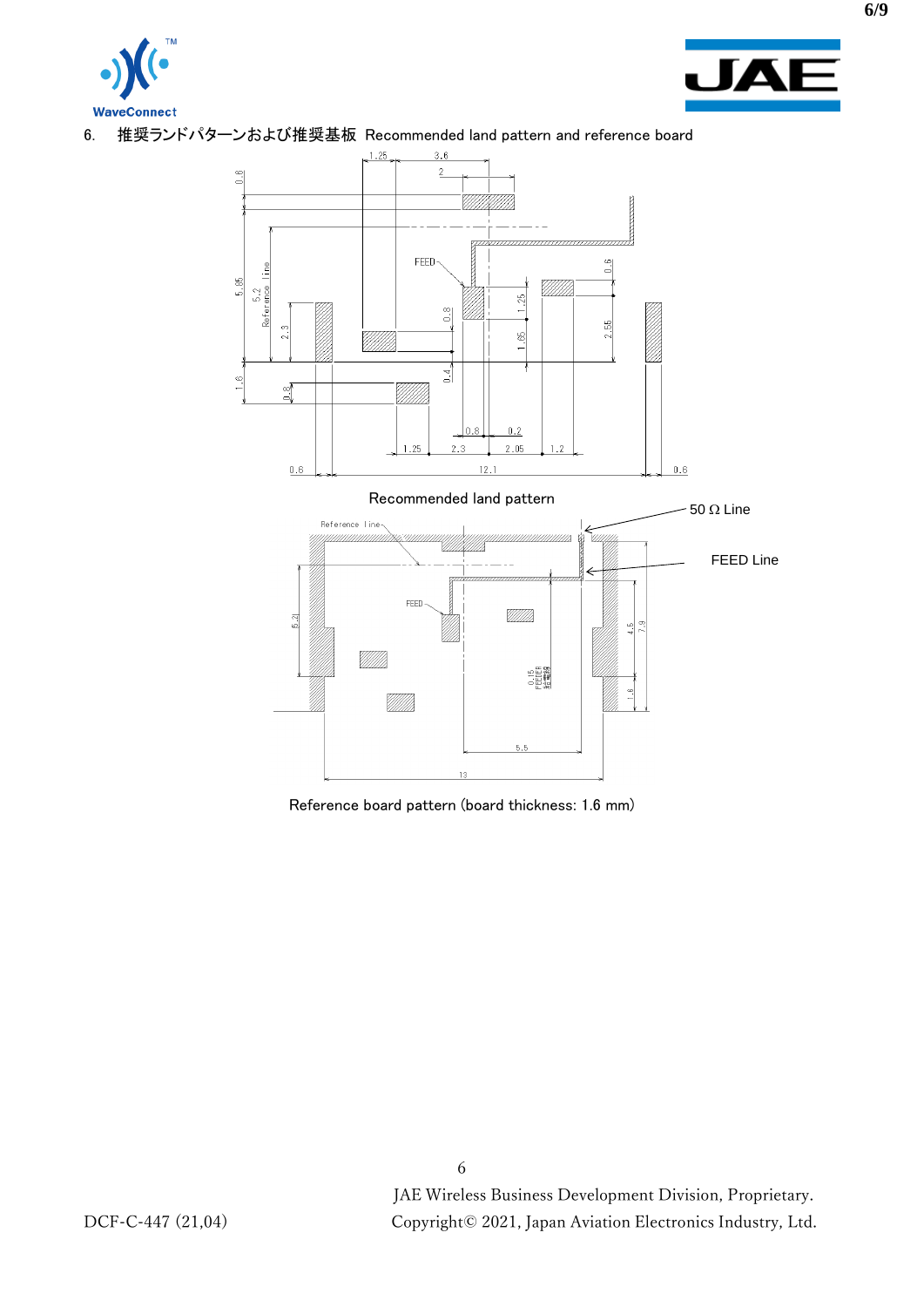



7. 推奨リフロー温度プロファイル Recommended reflow temperature profile

|                          | 温度 Temperature                  | 加熱時間 Heating time |
|--------------------------|---------------------------------|-------------------|
| 予備加熱                     | 180 to 200 $^{\circ}\textrm{C}$ | 120s (max.)       |
| Preheating temperature   |                                 |                   |
| 本加熱                      | Above 220 °C                    | $50s$ (max.)      |
| Main heating temperature |                                 |                   |
| ピーク温度                    | 250 °C (max.)                   |                   |
| Peak temperature         |                                 |                   |

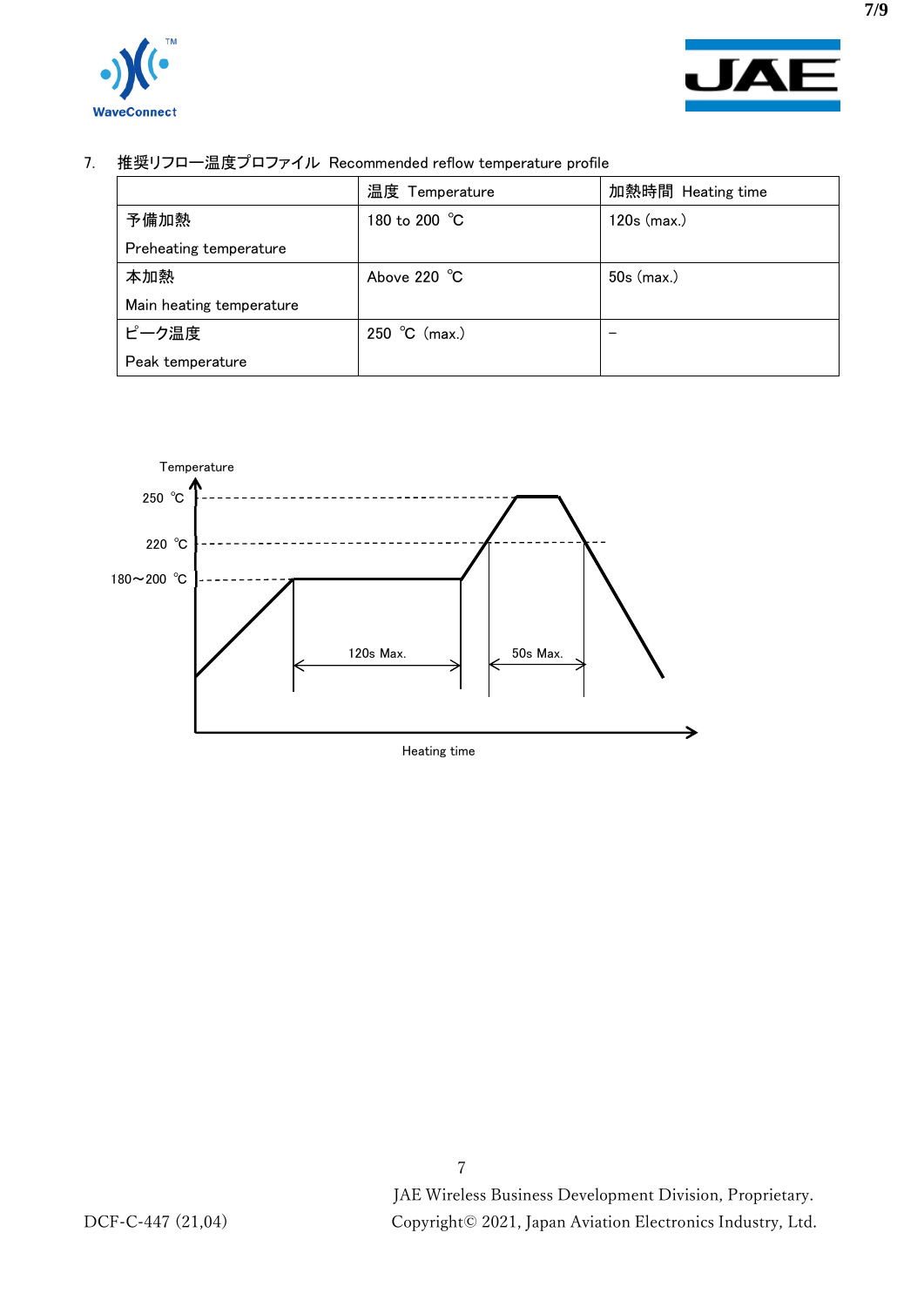



- 8. 梱包 Packaging
- 8.1. 梱包数量 Package quantity: 3,200 (pieces / reel)
- 8.2. エンボスリール寸法 Embossed reel dimensions